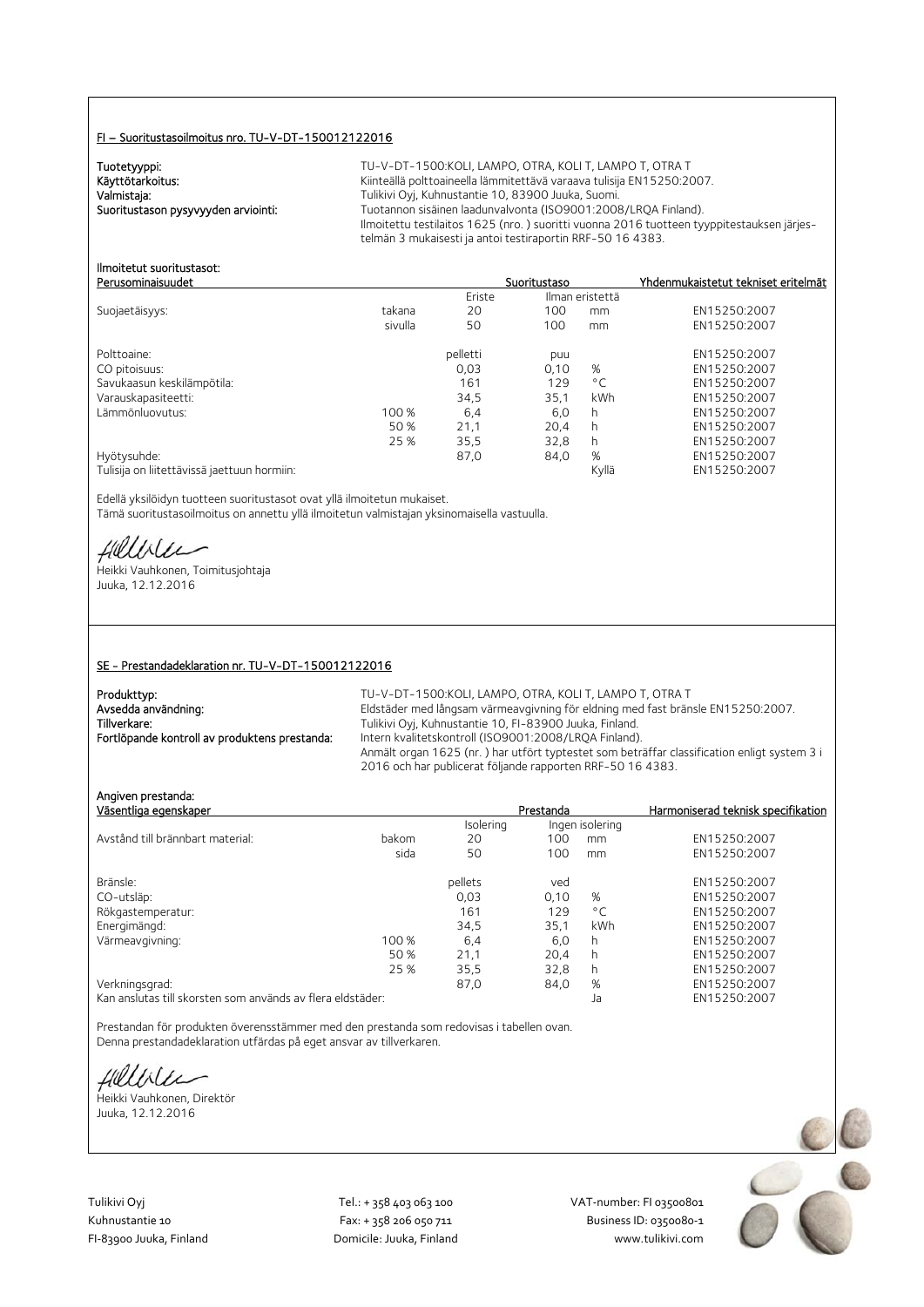#### EN - Declaration of Performance nr. TU-V-DT-150012122016

| Product type:                             |  |
|-------------------------------------------|--|
| Intended use:                             |  |
| Manufacturer:                             |  |
| Verification of constancy of performance: |  |
|                                           |  |

TU-V-DT-1500:KOLI, LAMPO, OTRA, KOLI T, LAMPO T, OTRA T Slow heat release appliance fired by solid fuel EN15250:2007. Tulikivi Oyj, Kuhnustantie 10, FI-83900 Juuka, Finland. Internal quality control (ISO9001:2008/LRQA Finland). The notified laboratory 1625 (nr. ) performed the determination of the product type on the basis of type testing under system 3 in the year 2016 and issued test report RRF-50 16 4383.

## Declared performance:

| <b>Essential Characteristics</b>   |       | Performance |          | Harmonized technical specification |              |
|------------------------------------|-------|-------------|----------|------------------------------------|--------------|
|                                    |       | Insulation  |          | Without insulation                 |              |
| Distance to combustible materials: | rear  | 20          | 100      | mm                                 | EN15250:2007 |
|                                    | sides | 50          | 100      | mm                                 | EN15250:2007 |
| Fuel types:                        |       | pellets     | firewood |                                    | EN15250:2007 |
| CO emissions:                      |       | 0,03        | 0.10     | %                                  | EN15250:2007 |
| Max. flue gas temperature:         |       | 161         | 129      | $^{\circ}$ C                       | EN15250:2007 |
| Thermal storage capacity:          |       | 34.5        | 35.1     | kWh                                | EN15250:2007 |
| Heat output:                       | 100 % | 6,4         | 6,0      | h                                  | EN15250:2007 |
|                                    | 50 %  | 21,1        | 20.4     | h                                  | EN15250:2007 |
|                                    | 25 %  | 35,5        | 32,8     |                                    | EN15250:2007 |
| Energy efficiency:                 |       | 87,0        | 84,0     | %                                  | EN15250:2007 |
|                                    |       |             |          |                                    |              |

Connection of multiple fireplaces on shared flue pipe possible: Yes EN15250:2007

The performance of the product is in conformity with the above declared performance. This declaration of performance is issued under the sole responsibility of the manufacturer.

Helliler

Heikki Vauhkonen, Managing Director Juuka, 12.12.2016

#### DE – Leistungserklärung Nr. TU-V-DT-150012122016

| Produkttyp:                             | Τl  |
|-----------------------------------------|-----|
| Vorgesehener Verwendungszweck:          | Sc  |
| Hersteller:                             | Tι. |
| Überprüfung der Leistungsbeständigkeit: | Int |
|                                         | n:  |

J-V-DT-1500:KOLI, LAMPO, OTRA, KOLI T, LAMPO T, OTRA T veicherfeuerstätte für feste Brennstoffe EN15250:2007. Ilikivi Oyj, Kuhnustantie 10, FI-83900 Juuka, Finnland. terne Qualitätskontrolle (ISO9001:2008/LRQA Finnland). Die notifizierte Stelle 1625 (Nr. ) hat die Typprüfung nach dem System 3 im Jahr 2016 durchgeführt und folgenden Testreport ausgestellt: RRF-50 16 4383.

## Erklärte Leistung:

| Erklärte Leistung:<br>Wesentliche Merkmale                                                                           |          |            | Leistuna  |                  | Harmonisierte technische Spezifikation |
|----------------------------------------------------------------------------------------------------------------------|----------|------------|-----------|------------------|----------------------------------------|
|                                                                                                                      |          | Isolierung |           | Keine Isolierung |                                        |
| Abstand zu brennbaren Bauteilen:                                                                                     | hinten   | 20         | 100       | mm               | EN15250:2007                           |
|                                                                                                                      | seitlich | 50         | 100       | mm               | EN15250:2007                           |
| Brennstoff:                                                                                                          |          | Pellets    | Brennholz |                  | EN15250:2007                           |
| CO Emissionen:                                                                                                       |          | 0.03       | 0.10      | %                | EN15250:2007                           |
| Abgastemperatur:                                                                                                     |          | 161        | 129       | $^{\circ}$ C     | EN15250:2007                           |
| Gespeicherte Energie:                                                                                                |          | 34,5       | 35,1      | kWh              | EN15250:2007                           |
| Wärmeabgabe:                                                                                                         | 100 %    | 6,4        | 6,0       | h.               | EN15250:2007                           |
|                                                                                                                      | 50 %     | 21,1       | 20,4      | h.               | EN15250:2007                           |
|                                                                                                                      | 25 %     | 35,5       | 32,8      | h.               | EN15250:2007                           |
| Wirkungsgrad:                                                                                                        |          | 87.0       | 84,0      | %                | EN15250:2007                           |
| $\blacksquare$ . A share the state of the set of the set of the set of $\blacksquare$ . It is an existent of the set |          |            |           |                  | $T$ MAFSEA.3007                        |

Für Mehrfachbelegung auf gemeinsamen Schornstein geeignet: Ja EN15250:2007

Die Leistung des Produkts entspricht der oben erklärten Leistung. Verantwortlich für die Erstellung dieser Leistungserklärung ist allein der Hersteller.

Hillble

Heikki Vauhkonen, Geschäftsleiter Juuka, 12.12.2016

Tulikivi Oyj Tel.: + 358 403 063 100 VAT‐number: FI 03500801

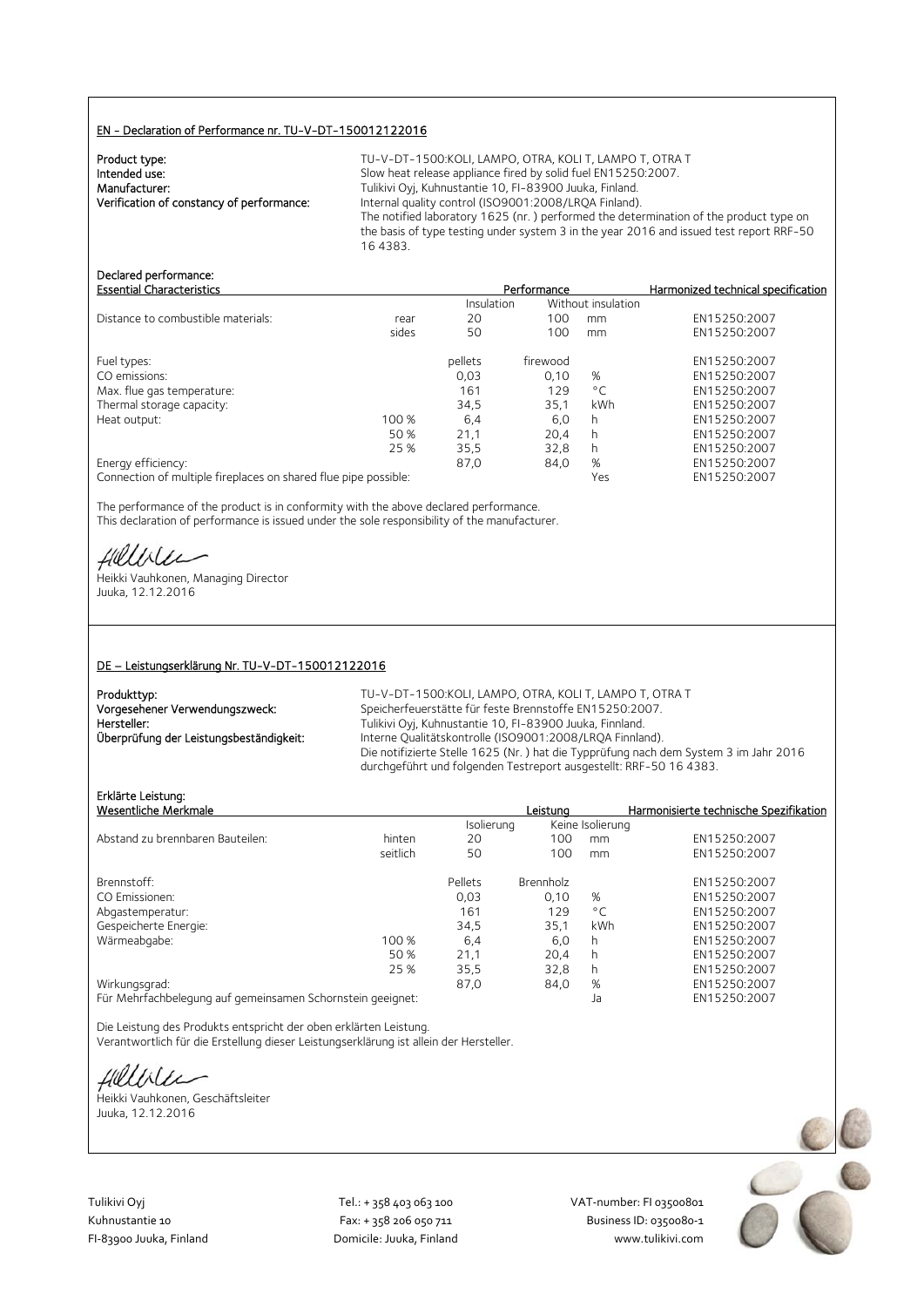#### FR - Déclaration des performances no. TU-V-DT-150012122016

| Type de produit:                             | TU-V-DT-1500: KOLI, LAMPO, OTRA, KOLI T, LAMPO T, OTRA T                                      |
|----------------------------------------------|-----------------------------------------------------------------------------------------------|
| Usage prévu:                                 | Poêle-cheminée à accumulation de chaleur faisant appel à un combustible EN15250:2007.         |
| Fabricant:                                   | Tulikivi Oyj, Kuhnustantie 10, FI-83900 Juuka, Finlande.                                      |
| Evaluation de la stabilité des performances: | Contrôle de qualité interne (ISO9001:2008/LROA Finlande).                                     |
|                                              | Le laboratoire d'essais notifié 1625 (no.) a effectué la détermination du produit type sur la |
|                                              | base d'essais de type système 3 en 2016 et a issu le rapport de test RRF-50 16 4383.          |

| Caractéristiques essentielles                                                           |         | Performances |      | Spécifications techniques harmonisées |              |
|-----------------------------------------------------------------------------------------|---------|--------------|------|---------------------------------------|--------------|
|                                                                                         |         | Isolation    |      | Pas d'isolation                       |              |
| Distance aux éléments structurels inflammables:                                         | arrière | 20           | 100  | mm                                    | EN15250:2007 |
|                                                                                         | côtés   | 50           | 100  | mm                                    | EN15250:2007 |
| Combustible:                                                                            |         | granulés     | bois |                                       | EN15250:2007 |
| Émissions de CO:                                                                        |         | 0,03         | 0,10 | %                                     | EN15250:2007 |
| Température des gaz évacués:                                                            |         | 161          | 129  | $^{\circ}$ C                          | EN15250:2007 |
| Energie stockée:                                                                        |         | 34,5         | 35,1 | kWh                                   | EN15250:2007 |
| Restitution thermique:                                                                  | 100 %   | 6,4          | 6,0  | h                                     | EN15250:2007 |
|                                                                                         | 50 %    | 21,1         | 20.4 | h                                     | EN15250:2007 |
|                                                                                         | 25 %    | 35.5         | 32.8 | h                                     | EN15250:2007 |
| Rendement:                                                                              |         | 87.0         | 84,0 | %                                     | EN15250:2007 |
| Raccordement possible à une cheminée s'utilisant pour plusieurs appareils de chauffage: |         |              | Oui  |                                       | EN15250:2007 |

Les performances du produit sont conformes aux performances déclarées indiquées en haut. La présente déclaration des performances est établie sous la seule responsabilité du fabricant.

Hillble

Performances déclarées:

Heikki Vauhkonen, Directeur Général Juuka, 12.12.2016

#### NL - Prestatieverklaring nr. TU-V-DT-150012122016

| Producttype:                               |
|--------------------------------------------|
| Beoogd gebruik:                            |
| Fabrikant:                                 |
| Verificatie van de prestatiebestendigheid: |

TU-V-DT-1500: KOLI, LAMPO, OTRA, KOLI T, LAMPO T, OTRA T Accumulerende toestelle gestookt met vaste brandstof EN15250:2007. Fabrikant: Tulikivi Oyj, Kuhnustantie 10, FI-83900 Juuka, Finland. Interne kwaliteitscontrole (ISO9001:2008/LRQA Finland). De genotificeerde testlaboratorium 1625 (nr. ) heeft de typetest uitgevoerd op basis van testen uitgevoerd volgens systeem 3 in 2016 met testverslag RRF-50 16 4383 als resultaat.

#### Aangegeven prestatie:

| Essentiële kenmerken                    |            |          | <b>Prestaties</b> |              | Geharmoniseerde technische specificatie |
|-----------------------------------------|------------|----------|-------------------|--------------|-----------------------------------------|
|                                         |            | Isolatie | Geen isolatie     |              |                                         |
| Afstand tot brandbare constructiedelen: | achterkant | 20       | 100               | mm           | EN15250:2007                            |
|                                         | zijkant    | 50       | 100               | mm           | EN15250:2007                            |
| Brandstof:                              |            | pellets  | hout              |              | EN15250:2007                            |
| CO-emissies:                            |            | 0.03     | 0.10              | %            | EN15250:2007                            |
| Rookgastemperatuur:                     |            | 161      | 129               | $^{\circ}$ C | EN15250:2007                            |
| Hoeveelheid energie:                    |            | 34.5     | 35.1              | kWh          | EN15250:2007                            |
| Warmteafgifte:                          | 100 %      | 6,4      | 6.0               | h            | EN15250:2007                            |
|                                         | 50 %       | 21,1     | 20,4              | h            | EN15250:2007                            |
|                                         | 25 %       | 35,5     | 32,8              | h            | EN15250:2007                            |
| Rendement:                              |            | 87,0     | 84,0              | %            | EN15250:2007                            |
|                                         |            |          |                   |              |                                         |

Kan worden aangesloten op een door meerdere verwarmingstoestellen gebruikt rookkanaal: Ja EN15250:2007

De prestaties van het product voldoen aan de hierboven vermelde prestatieverklaringen. Deze prestatieverklaring is verstrekt onder de exclusieve verantwoordelijkheid van de fabrikant.

fillble

Heikki Vauhkonen, Directeur Juuka, 12.12.2016

Tulikivi Oyj Tel.: + 358 403 063 100 VAT‐number: FI 03500801

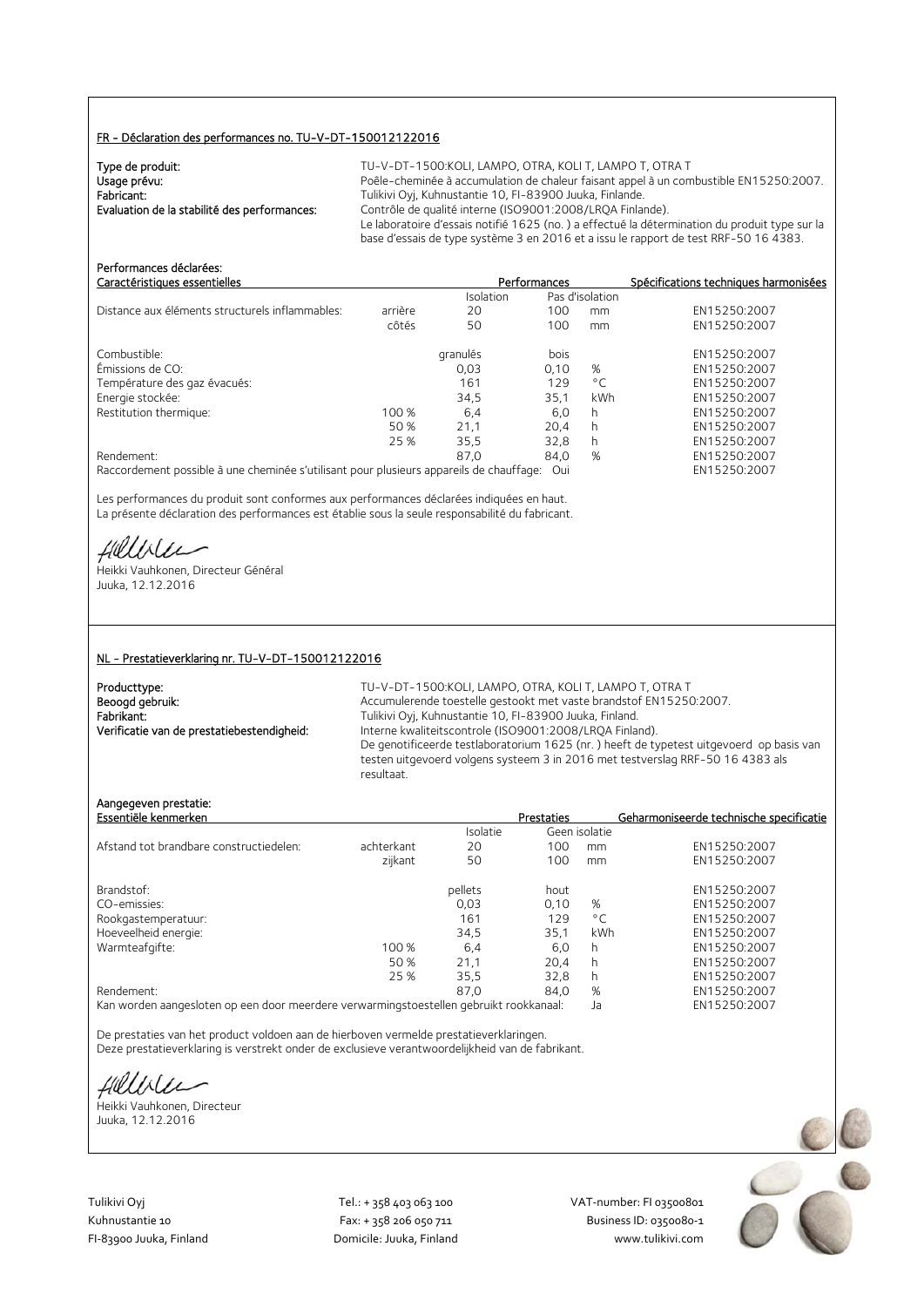#### IT - Dichiarazione di prestazione nro. TU-V-DT-150012122016

| Prodotto - tipo:                                | $TU-V-DT-15$     |
|-------------------------------------------------|------------------|
| Uso previsto:                                   | Apparecchi do    |
| Fabbricante:                                    | Tulikivi Oyj, Kı |
| Verificazione della costanza della prestazione: | Controllo di q   |
|                                                 | L'organismo n    |

**Prodotto - tipo: TU-V-DT-ADT-ADT-1500** omestici a lento rilascio di calore alimentati a combustibili EN15250:2007. uhnustantie 10, FI-83900 Juuka, Finlandia. valità interno (ISO9001:2008/LRQA Finlandia). notificato 1625 (nro.) ha effettuato le prove di tipo secondo il sistema 3 nel 2016 e ha rilasciato la seguente rapporto di prova: RRF-50 16 4383.

| Prestazione dichiarata:<br>Caratteristiche essenziali                                           |       |            | Prestazione |                   | Documento di riferimento |
|-------------------------------------------------------------------------------------------------|-------|------------|-------------|-------------------|--------------------------|
|                                                                                                 |       | Isolamento |             | Nessun isolamento |                          |
| Distanza dei materiali infiammabili:                                                            | retro | 20         | 100         | mm                | EN15250:2007             |
|                                                                                                 | lato  | 50         | 100         | mm                | EN15250:2007             |
| Combustibile:                                                                                   |       | pellets    | legna       |                   | EN15250:2007             |
| Emissioni CO:                                                                                   |       | 0.03       | 0.10        | %                 | EN15250:2007             |
| Temperatura dei gas in uscita:                                                                  |       | 161        | 129         | $^{\circ}$ C      | EN15250:2007             |
| Energia accumulata:                                                                             |       | 34,5       | 35.1        | kWh               | EN15250:2007             |
| Rilascio del calore:                                                                            | 100%  | 6,4        | 6,0         | h                 | EN15250:2007             |
|                                                                                                 | 50%   | 21,1       | 20.4        | h                 | EN15250:2007             |
|                                                                                                 | 25%   | 35.5       | 32.8        | h                 | EN15250:2007             |
| Rendimento:                                                                                     |       | 87.0       | 84.0        | %                 | EN15250:2007             |
| Adatta per essere collegata a una canna fumaria utilizzata da vari apparecchi di riscaldamento: |       |            |             | Si                | EN15250:2007             |

La prestazione del prodotto conforme alla prestazione dichiarata sopra. Si rilascia la presente dichiarazione di prestazione sotto la responsabilità esclusiva del fabbricante.

Hillble

Heikki Vauhkonen, Direttore Juuka, 12.12.2016

#### ET - Toimivusdeklaratsioon nr. TU-V-DT-150012122016

| Tootetüüp:                                | TU-V-DT-1500:KOLI, LAMPO, OTRA, KOLI T, LAMPO T, OTRA T                                                                                          |
|-------------------------------------------|--------------------------------------------------------------------------------------------------------------------------------------------------|
| Ettenähtud kasutusotstarve:               | Tahke kütusega köetav soojustsalvestav küttekolle EN15250:2007.                                                                                  |
| Tootja:                                   | Tulikivi Oyj, Kuhnustantie 10, FI-83900 Juuka, Soome.                                                                                            |
| Toimivuse püsivuse kontrollimise süsteem: | Sisemine kvaliteedikontroll (ISO9001:2008/LRQA Soome).                                                                                           |
|                                           | Teavitatud asutus 1625 (nr.) on juhatanud tüübihindamine pärast süsteemi 3 aastal 2016<br>a on välja andnud järgmise testraporti RRF-50 16 4383. |

## Deklareeritud toimivus:

| DENIGI EEHLUU TUIHIIVUS.<br>Põhiomadused         |        |                                  | Toimivus |              | Ühtlustatud tehniline kirieldus |
|--------------------------------------------------|--------|----------------------------------|----------|--------------|---------------------------------|
|                                                  |        | Isolatsioonita<br>Isolatsiooniga |          |              |                                 |
| Kaugus põlevast materjalist konstruktsioonidest: | taqa   | 20                               | 100      | mm           | EN15250:2007                    |
|                                                  | kõrval | 50                               | 100      | mm           | EN15250:2007                    |
| Kütus:                                           |        | puidugraanulid                   | puu      |              | EN15250:2007                    |
| Põlemissaaduste CO sisaldus:                     |        | 0,03                             | 0,10     | %            | EN15250:2007                    |
| Väljuva gaasi temperatuur:                       |        | 161                              | 129      | $^{\circ}$ C | EN15250:2007                    |
| Salvestatud energiahulk:                         |        | 34.5                             | 35.1     | kWh          | EN15250:2007                    |
| Soojuse eraldumine:                              | 100%   | 6,4                              | 6,0      | h            | EN15250:2007                    |
|                                                  | 50%    | 21,1                             | 20.4     | h            | EN15250:2007                    |
|                                                  | 25%    | 35,5                             | 32,8     | h            | EN15250:2007                    |
| Kasutegur:                                       |        | 87.0                             | 84,0     | %            | EN15250:2007                    |
| the first contract of the con-                   |        |                                  |          |              |                                 |

Sobib ühendamiseks mitme küttekolde poolt kasutatava korstnalõõriga: Ja EN15250:2007

Toote toimivus on kooskõlas ülalosutatud deklareeritud toimivusega. Käesolev toimivusdeklaratsioon on välja antud tootja ainuvastutusel.

fillbile

Heikki Vauhkonen, Tegevdirektor Juuka, 12.12.2016

Tulikivi Oyj Tel.: + 358 403 063 100 VAT‐number: FI 03500801

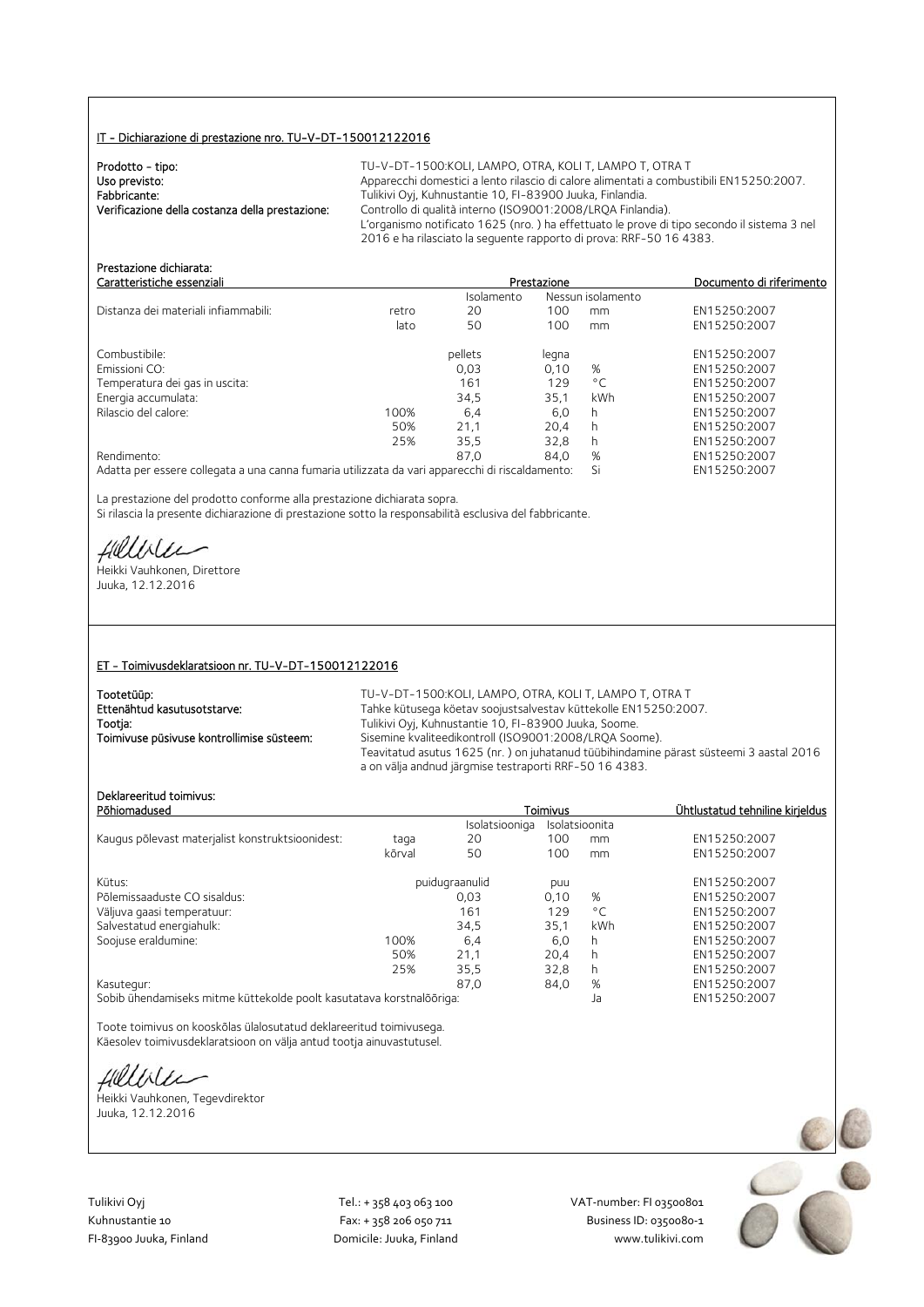#### LT - Eksploatacini**ų** savybi**ų** deklaracij**ą** nr. TU-V-DT-150012122016

| Produkto tipas:                                   | TU-V-DT-1500:KOLI. LAMPO. OTRA. KOLI T. LAMPO T. OTRA T                                    |
|---------------------------------------------------|--------------------------------------------------------------------------------------------|
| Paskirtis:                                        | Lėtai šilumą išskiriantys kietuoju kuru kūrenami buitiniai šildytuvai EN15250:2007.        |
| Gamintojas:                                       | Tulikivi Oyj, Kuhnustantie 10, FI-83900 Juuka, Suomija.                                    |
| Nuolatinis eksploatacinių savybių sertifikavimas: | Vidaus kokybės kontrolės (ISO9001:2008/LRQA Suomija).                                      |
|                                                   | Notifikuotoji sertifikavimo įstaiga 1625 (nr.) atliko testą pagal sistemą 3 metais 2016 ir |
|                                                   | išdavė sertifikata RRF-50 16 4383.                                                         |

#### Deklaruojamos eksploatacin**ė**s savyb**ė**s: Svarbiausios charakteristikos Eksploatacin**ė**s savyb**ė**s Darnioji technin**ė** specifikacija

|                                                       |                      | Su izoliacija |        | Be izoliacijos |              |
|-------------------------------------------------------|----------------------|---------------|--------|----------------|--------------|
| Atstumas iki degiųjų medžiagų:                        | nuo galinės sienelės | 20            | 100    | mm             | EN15250:2007 |
|                                                       | iš šono              | 50            | 100    | mm             | EN15250:2007 |
| Kuro rūšis:                                           |                      | granulÚs      | malkos |                | EN15250:2007 |
| Emisija CO:                                           |                      | 0,03          | 0,10   | %              | EN15250:2007 |
| Išmetamų dujų į dūmtraukį temperatūra:                |                      | 161           | 129    | $^{\circ}$ C   | EN15250:2007 |
| Kaupiamoji energija:                                  |                      | 34.5          | 35.1   | kWh            | EN15250:2007 |
| Šildymo galingumas:                                   | 100 %                | 6,4           | 6,0    | h              | EN15250:2007 |
|                                                       | 50 %                 | 21.1          | 20.4   | h              | EN15250:2007 |
|                                                       | 25 %                 | 35,5          | 32.8   | h              | EN15250:2007 |
| Naudingumo koeficientas:                              |                      | 87,0          | 84,0   | %              | EN15250:2007 |
| Keletos krosnių pajungimas į vieną dūmtraukį-galimas: |                      |               |        | Taip           | EN15250:2007 |

Produkto eksploatacinės savybės atitinka deklaruotas eksploatacines savybes. Ši eksploatacinių savybių deklaracija išduota tik nurodyto gamintojo atsakomybe.

Hillbler

Heikki Vauhkonen, Generalinis Direktorius Juuka, 12.12.2016

#### LV – Veiktsp**ē**jas deklar**ā**cija nr. TU-V-DT-150012122016

Produkta veids:<br> **TU-V-DT-1500:KOLI, LAMPO, OTRA, KOLI T, LAMPO T, OTRA T**<br>
Cietā kurināmā sildiekārtas ar lēnu siltumatdevi EN15250:2007. Lietošanas veids: Cietā kurināmā sildiekārtas ar lēnu siltumatdevi EN15250:2007.<br>
Ražotājs: Cietā kurināmā sildiekārtas ar lēnu siltumatdevi EN15250:2007. Tulikivi Oyj, Kuhnustantie 10, FI-83900 Juuka, Somija. Veiktsp**ē**jas snieguma p**ā**rbaude: Iekšēja kvalitātes pārbaude (ISO9001:2008/LRQA Somija). Paziņotā (notificētā) institūcija 1625 (nr. ) veica produkta tipa noteikšanu balstoties uz produkta 3. sistēmas tipa testiem 2016 gadā un tika izdots testēšanas pārskats RRF-50 16 4383.

#### Tehniskie r**ā**d**ī**t**ā**ji:

| Galvenie veiktspējas rādītāji                            |               |           | Veiktspēja     | <u>Kopējā tehniskā specifkācija</u> |              |
|----------------------------------------------------------|---------------|-----------|----------------|-------------------------------------|--------------|
|                                                          |               | Izolúcija | Nõ izolúcija   |                                     |              |
| Attālums līdz degošiem materiāliem:                      | no aizmugures | 20        | 100            | mm                                  | EN15250:2007 |
|                                                          | no sāniem     | 50        | 100            | mm                                  | EN15250:2007 |
| Kurināmā veidi:                                          |               | granulas  | malkas pagales |                                     | EN15250:2007 |
| CO emisija:                                              |               | 0,03      | 0.10           | %                                   | EN15250:2007 |
| Izplūdes gāzu temperatūra:                               |               | 161       | 129            | $^{\circ}$ C                        | EN15250:2007 |
| Energoietilpība:                                         |               | 34,5      | 35,1           | kWh                                 | EN15250:2007 |
| Siltuma jauda:                                           | 100 %         | 6,4       | 6,0            | h                                   | EN15250:2007 |
|                                                          | 50 %          | 21,1      | 20.4           | h                                   | EN15250:2007 |
|                                                          | 25 %          | 35,5      | 32,8           | h                                   | EN15250:2007 |
| Lietderības koeficients:                                 |               | 87,0      | 84,0           | %                                   | EN15250:2007 |
| Ir iespēja pievienot vairākus kamīnus pie viena dūmvada: |               |           |                | Jā                                  | EN15250:2007 |

Produkta veiktspēja atbilst augstāk minētajiem rādītājiem. Par šīs veiktspējas deklarācijas izsniegšanu pilnībā atbild ražotājs.

Hillble

Heikki Vauhkonen, Ģenerāldirektors Juuka, 12.12.2016

Tulikivi Oyj Tel.: + 358 403 063 100 VAT‐number: FI 03500801

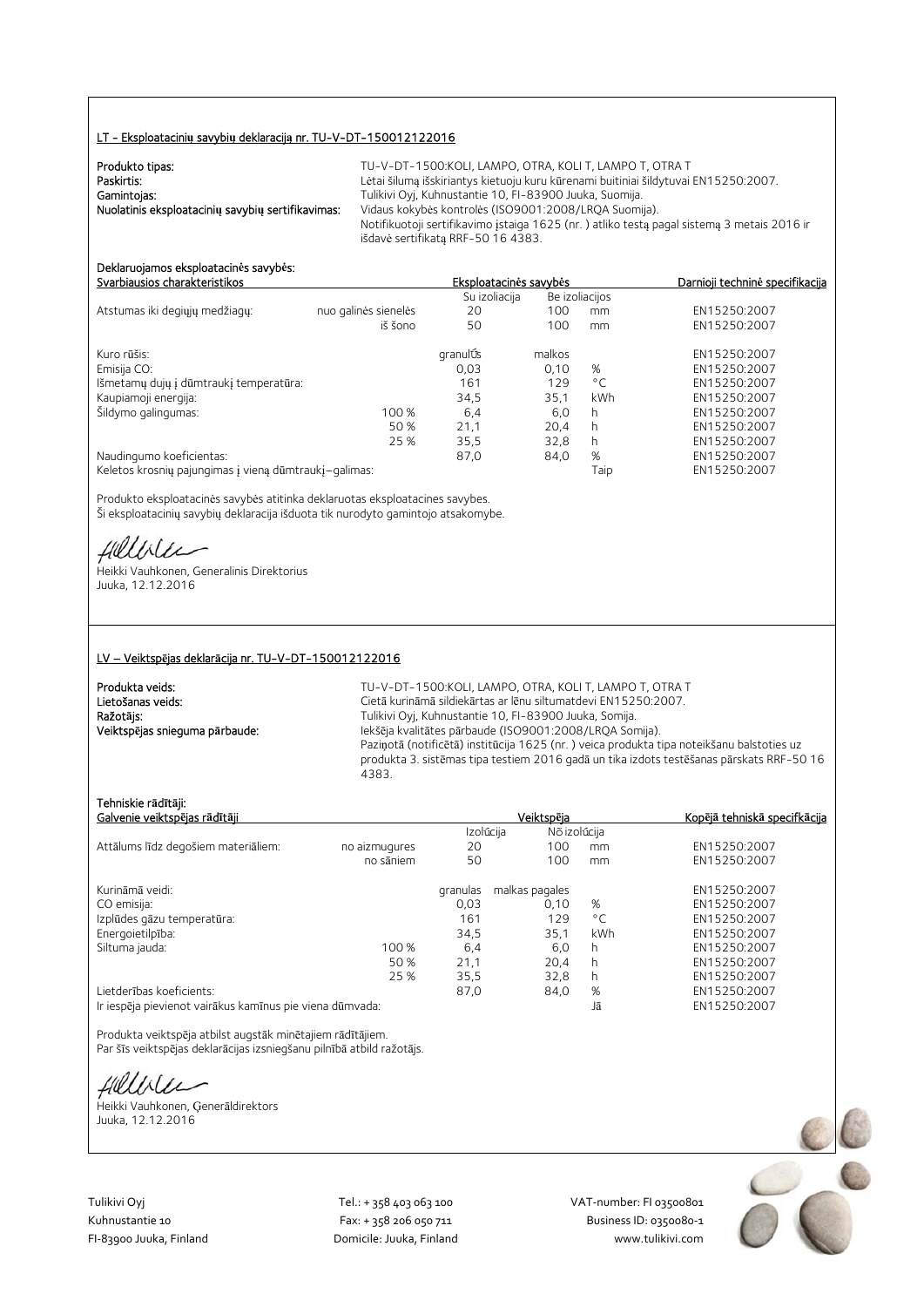#### SI - Izjava o zmogljivosti nr. TU-V-DT-150012122016

| Tip proizvoda:                                    |  |
|---------------------------------------------------|--|
| Predvidena uporaba:                               |  |
| Proizvajalec:                                     |  |
| Potrdilo o nespremenljivosti lastnosti proizvoda: |  |

TU-V-DT-1500:KOLI, LAMPO, OTRA, KOLI T, LAMPO T, OTRA T Naprave na trdna goriva, ki počasi oddajajo toploto EN15250:2007. Tulikivi Oyj, Kuhnustantie 10, FI-83900 Juuka, Finska. Notranji nadzor kakovosti (ISO9001:2008/LRQA Finska). Pooblaščen laboratorij 1625 (nr. ) je na podlagi preizkušanja tipa po sistemu 3 v letu 2016 izvedel in izdal potrdilo o preizkusu RRF-50 16 4383.

Bistvene zna**č**ilnosti U**č**inkovitost Usklajena tehni**č**na specifikacija

| Izjava učinkovitosti |  |  |
|----------------------|--|--|
| Bistvene značilnosti |  |  |
|                      |  |  |

|                                                |            | Izolacije   | Ni izolacije |     |              |
|------------------------------------------------|------------|-------------|--------------|-----|--------------|
| Odmik od vnetljivih materialov:                | zadaj      | 20          | 100          | mm  | EN15250:2007 |
|                                                | ob straneh | 50          | 100          | mm  | EN15250:2007 |
| Vrsta goriva:                                  |            | Isni peleti | les          |     | EN15250:2007 |
| Emisija CO:                                    |            | 0,03        | 0,10         | %   | EN15250:2007 |
| Temperatura plinov:                            |            | 161         | 129          | °C  | EN15250:2007 |
| Akumulirana toplota:                           |            | 34,5        | 35,1         | kWh | EN15250:2007 |
| Oddana toplotna moč:                           | 100 %      | 6,4         | 6,0          | h   | EN15250:2007 |
|                                                | 50 %       | 21,1        | 20.4         | h   | EN15250:2007 |
|                                                | 25 %       | 35.5        | 32.8         | h   | EN15250:2007 |
| Izkoristek:                                    |            | 87,0        | 84,0         | %   | EN15250:2007 |
| Možen priklop več kaminov na skupno dimno cev: |            |             |              | Da  | EN15250:2007 |

Delovanje izdelka je v skladu z zgoraj navedenimi lastnostmi. Izjava o zmogljivosti je izdana na odgovornost proizvajalca.

Hillbler

Heikki Vauhkonen, Managing Director Juuka, 12.12.2016

#### SK - Deklarácia výkonu nr. TU-V-DT-150012122016

| Typ produktu:                 | $TU -$          |
|-------------------------------|-----------------|
| Použitie:                     | S <sub>DO</sub> |
| Výrobca:                      | Tulik           |
| Overenie stálosti vlastností: | Inte            |

V-DT-1500:KOLI, LAMPO, OTRA, KOLI T, LAMPO T, OTRA T trebiče pomaly uvoľňujúce teplo spaľujúce tuhé palivo EN15250:2007. kivi Oyj, Kuhnustantie 10, FI-83900 Juuka, Fínsko. erná kontrola kvality (ISO9001:2008/LRQA Fínsko). Notifikované laboratórium 1625 (nr. ) vykonalo určenie typu výrobku na základe skúšky typu podľa systému 3 v roku 2016 a vydalo skúšobnú správu RRF-50 16 4383.

## Deklarované vlastnosti:

| Základné vlastnosti                                                                                                                                                                                                                                                                                                                                                                                                                                          |        |           | Výkon        |              | Harmonizovaná technická špecifikácia |
|--------------------------------------------------------------------------------------------------------------------------------------------------------------------------------------------------------------------------------------------------------------------------------------------------------------------------------------------------------------------------------------------------------------------------------------------------------------|--------|-----------|--------------|--------------|--------------------------------------|
|                                                                                                                                                                                                                                                                                                                                                                                                                                                              |        | Izolované | Bez izolácie |              |                                      |
| Vzdialenosť od horľavých povrchov:                                                                                                                                                                                                                                                                                                                                                                                                                           | vzadu  | 20        | 100          | mm           | EN15250:2007                         |
|                                                                                                                                                                                                                                                                                                                                                                                                                                                              | z boku | 50        | 100          | mm           | EN15250:2007                         |
| Typy paliva:                                                                                                                                                                                                                                                                                                                                                                                                                                                 |        | pelety    | drevo        |              | EN15250:2007                         |
| CO emisie:                                                                                                                                                                                                                                                                                                                                                                                                                                                   |        | 0,03      | 0.10         | %            | EN15250:2007                         |
| Teplota spalín na výstupe:                                                                                                                                                                                                                                                                                                                                                                                                                                   |        | 161       | 129          | $^{\circ}$ C | EN15250:2007                         |
| Akumulovaná energia:                                                                                                                                                                                                                                                                                                                                                                                                                                         |        | 34,5      | 35.1         | kWh          | EN15250:2007                         |
| Dĺžka tepelného výkonu:                                                                                                                                                                                                                                                                                                                                                                                                                                      | 100 %  | 6,4       | 6,0          | h            | EN15250:2007                         |
|                                                                                                                                                                                                                                                                                                                                                                                                                                                              | 50 %   | 21,1      | 20,4         | h            | EN15250:2007                         |
|                                                                                                                                                                                                                                                                                                                                                                                                                                                              | 25 %   | 35.5      | 32.8         | h            | EN15250:2007                         |
| Účinnosť:                                                                                                                                                                                                                                                                                                                                                                                                                                                    |        | 87.0      | 84,0         | %            | EN15250:2007                         |
| $\mathbf{a} \cdot \mathbf{b} = \mathbf{a} \cdot \mathbf{b} + \mathbf{b} \cdot \mathbf{c} + \mathbf{c} \cdot \mathbf{c} + \mathbf{c} \cdot \mathbf{c} + \mathbf{c} \cdot \mathbf{c} + \mathbf{c} \cdot \mathbf{c} + \mathbf{c} \cdot \mathbf{c} + \mathbf{c} \cdot \mathbf{c} + \mathbf{c} \cdot \mathbf{c} + \mathbf{c} \cdot \mathbf{c} + \mathbf{c} \cdot \mathbf{c} + \mathbf{c} \cdot \mathbf{c} + \mathbf{c} \cdot \mathbf{c} + \mathbf{c} \cdot \math$ |        |           |              |              | <b>FULLEDED DOOT</b>                 |

Možnosť pripojenia viacerých spotrebičov na komínové teleso: Áno EN15250:2007

Vlastnosti produktu sú v súlade s vyššie uvedenými vlastnosťami. Toto vyhlásenie o vlastnostiach je vydané s výhradnou zodpovednosťou výrobcu.

fillble

Heikki Vauhkonen, Generálny Riaditeľ Juuka, 12.12.2016